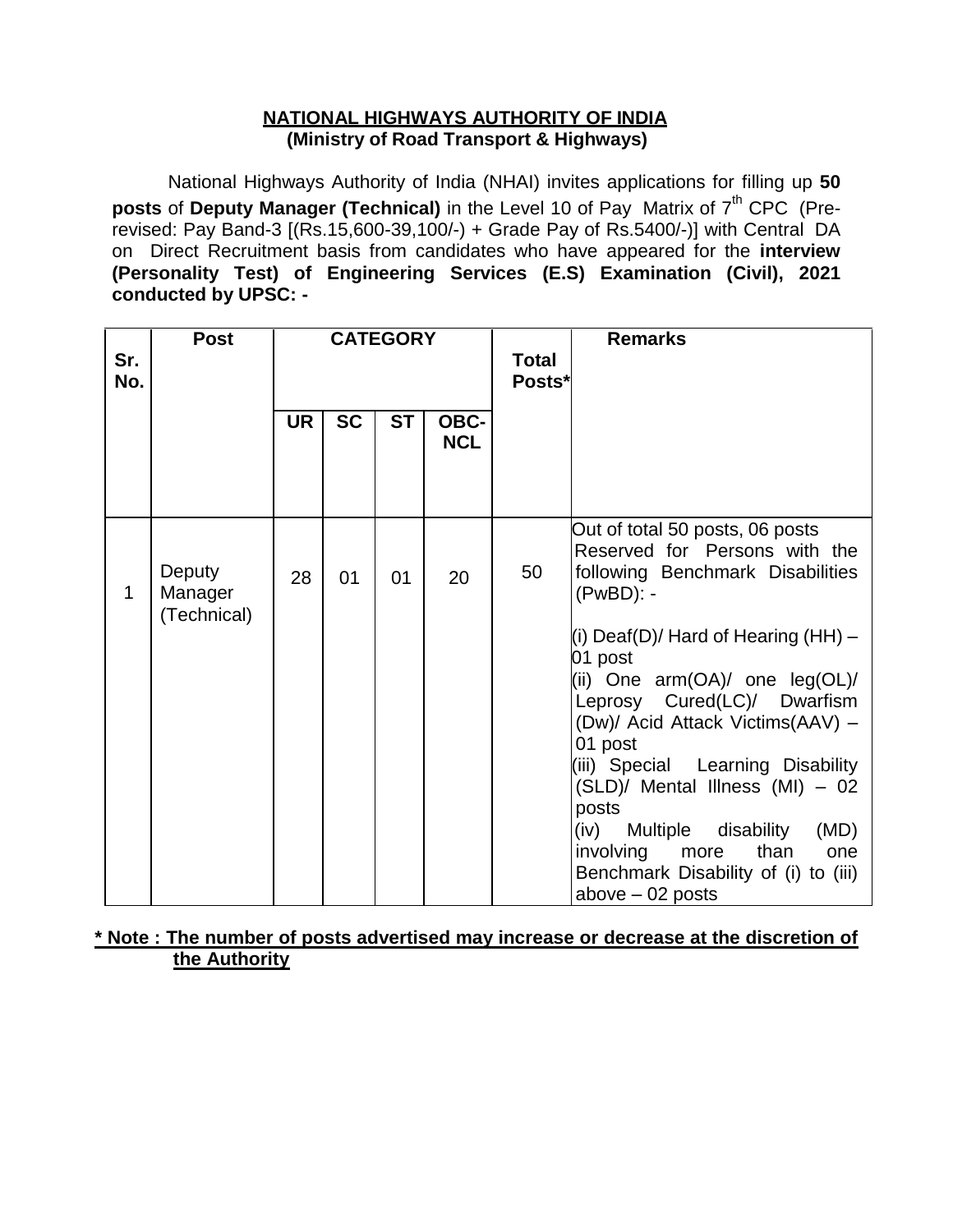# **DETAILS OF ELIGIBILITY CONDITIONS**

| Srl.<br>No. | Name of the<br>post                            | Age<br>Limit                        | <b>Educational</b><br>qualification and<br>experience<br>required                                                                                                  | <b>Recruitment Criteria</b>                                                                                                                                                      |
|-------------|------------------------------------------------|-------------------------------------|--------------------------------------------------------------------------------------------------------------------------------------------------------------------|----------------------------------------------------------------------------------------------------------------------------------------------------------------------------------|
| (1)         | (2)                                            | (3)                                 | (4)                                                                                                                                                                | (5)                                                                                                                                                                              |
| 1.          | <b>Deputy</b><br><b>Manager</b><br>(Technical) | <b>Not</b><br>exceeding<br>30years* | <b>Essential</b><br><b>Educational</b><br><b>Qualification:</b><br>Civil<br>Degree<br>in.<br>Engineering from a<br>recognized<br><b>University</b><br>/ Institute; | By direct recruitment on the<br>basis of final merit (Written<br>Test & Personality Test) in<br>Engineering Services (E.S)<br>2021<br>Examination (Civil),<br>conducted by UPSC. |

*\*The upper age limit is relaxable as per Govt. of India Rules applicable for different categories.*

## **IMPORTANT CONDITIONS**

- 1. The applicant should ensure the following:
- (i) **MINIMUM EDUCATIONAL QUALIFICATION**: A candidate should hold a Degree in Civil Engineering from a recognized University/ Institute on the closing date of receipt of online application.
- (ii) **MINIMUM ESSENTIAL QUALIFICATIONS**: All applicants must fulfill the essential requirements of the post and other conditions stipulated in the advertisement. They are advised to satisfy themselves before applying that they possess at least the essential qualifications laid down for the post. No inquiry asking for advice as to eligibility will be entertained.
- (iii) **AGE:** Not exceeding 30 years as on closing date of advertisement. The Upper age limit for advertised post on direct recruitment basis is relaxable as per Govt. of India rules applicable for different groups/category.

## **(iv) ELIGIBILITY FOR AVAILING RESERVATION:**

- A) A candidate will be eligible to get the benefit of community reservation only in case the particular caste to which the candidate belongs is included in the list of reserved communities issued by the Central Government.
- b) The OBC candidates applying for this post must submit OBC (Non-Creamy Layer) certificate issued during the year 2022 – 2023.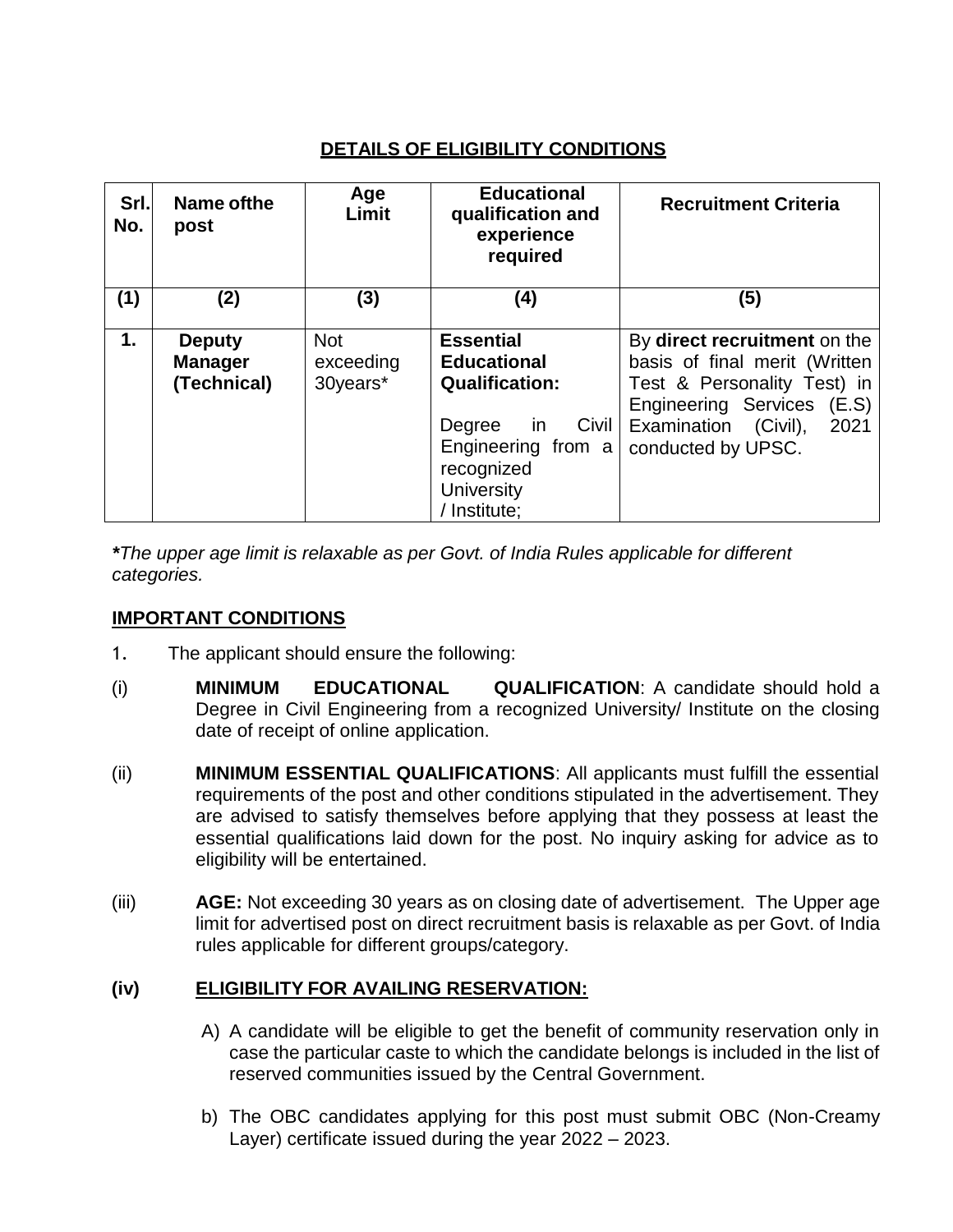- c) Further the OBC certificate should also clearly indicate that the candidate does not belong to creamy layer as defined by the Government of India for applying to posts and services under the Central Government.
- d) Candidate's seeking reservation as SC/ST/OBC-NCL shall have to produce/submit a certificate in the prescribed proforma ONLY, meant for appointment to posts under the Government of India from the designated authority indicating clearly the candidate's caste, the Act/Order under which the caste is recognized as SC/ST/OBC-NCL. They must also ensure that the name of their caste/community and its spelling in their caste/community certificate should be exactly as mentioned in the lists notified by the central government from time to time (for OBC category list of castes recognized by the Govt. of India as OBC castes in the central list is available on the site www.ncbc.nic.in, for ST category the list caste for each state is available on the site www.ncst.nic.in and for SC category the list of castes for each state is available on the site www.socialjustice.nic.in). A certificate containing any variation in the caste name will not be accepted.
- e) Candidates seeking reservation/relaxation benefits available for SC/ST/OBC/ PwBD must ensure that they are entitled to such reservation/relaxation as per eligibility prescribed in the relevant Rules/instructions. They should also be in possession of all the requisite certificates in the prescribed format in support of their claim as stipulated in the relevant rules/instructions for such benefits.
- f) No change in the community status already indicated in the on-line application by a candidate for this post will be allowed.
- g) The formats of certificates for availing reservation under SC/ST/OBC/PwBD categories, to be submitted by the candidates are enclosed. Application not supported by valid certificates as above will be summarily rejected.

| <b>Category of Benchmark</b>                                                                                                                                                                                                                                                                                                              | <b>Physical</b>                                                                                                                       |
|-------------------------------------------------------------------------------------------------------------------------------------------------------------------------------------------------------------------------------------------------------------------------------------------------------------------------------------------|---------------------------------------------------------------------------------------------------------------------------------------|
| <b>Disabilities</b>                                                                                                                                                                                                                                                                                                                       | <b>Requirements</b>                                                                                                                   |
| $(i)$ Deaf(D)/ Hard of Hearing (HH)<br>$\vert$ (ii) One arm(OA)/ one $\vert$ eg(OL)/<br>Leprosy Cured(LC)/ Dwarfism (Dw)/<br><b>Acid Attack Victims(AAV)</b><br>(iii) Special Learning Disability (SLD)/<br>Mental Illness (MI)<br>(iv) Multiple disability (MD) involving<br>more than one Benchmark Disability<br>of (i) to (iii) above | Sitting, Standing, Walking, Bending,<br>Jumping, Climbing, Manipulation<br>by<br>Fingers, Reading & Writing, Seeing,<br>Communication |

h) Only following categories of PwBD candidates are eligible to apply for the post of Deputy Manager (Technical) :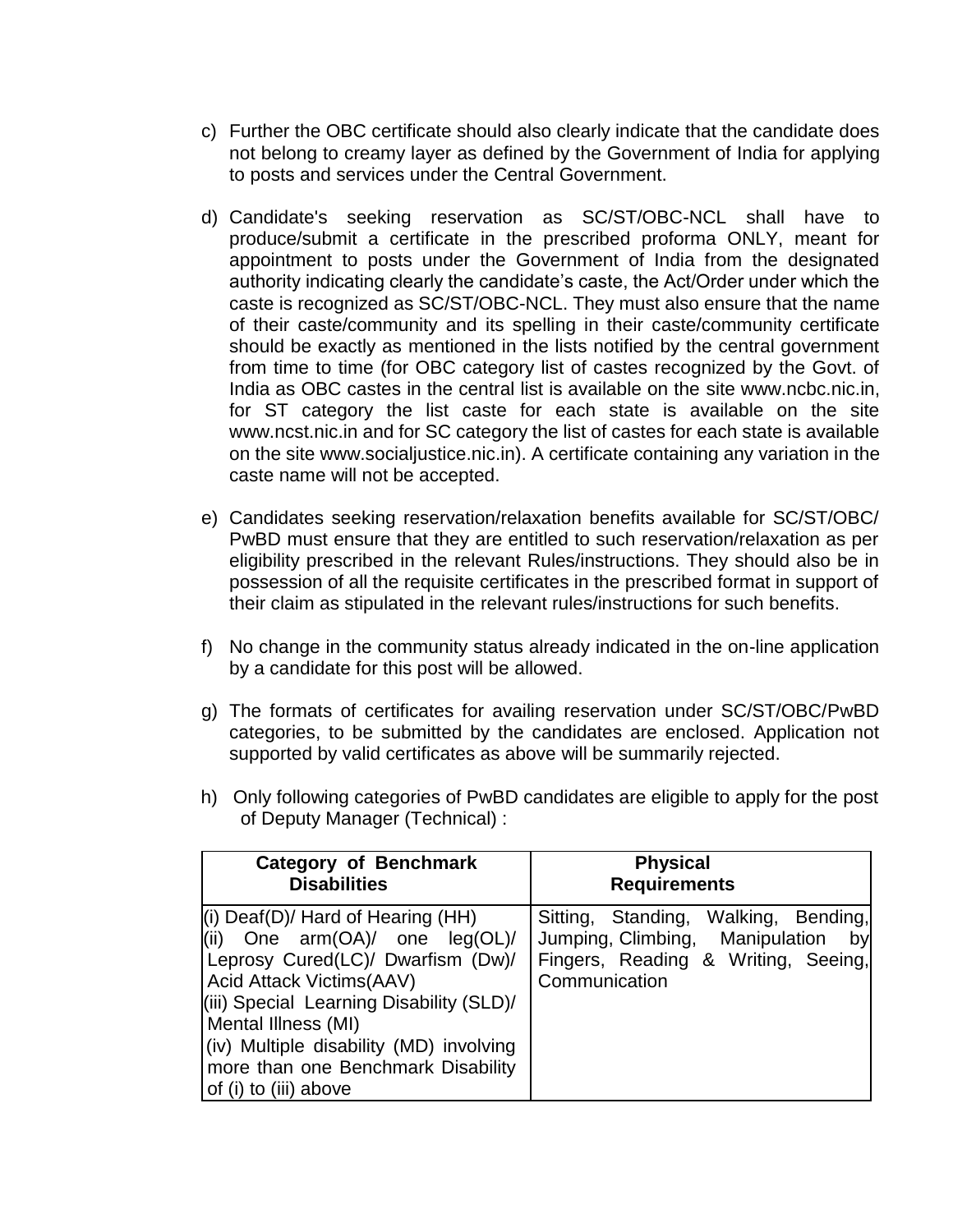- j) The Persons with Benchmark Disability (PwBD) candidates should possess a latest Disability Certificate issued by a Competent Authority certifying that the degree of disability is not less than 40% of the specified disability. Such certificate shall be subject to verification/re- verification, as may be decided by the Authority.
- **(v) Selection process:** On the basis of final merit (Written Test & Personality Test) in Engineering Services (E.S) Examination (Civil), 2021 conducted by UPSC.

**NOTE** : The prescribed essential qualifications are the minimum and the mere possession of the same does not entitle candidates to be considered for appointment or interview.

**(vi) How to apply**: Applicants can apply **ONLINE** only. The procedure to be followed for filling up the application is given below: -

#### **A) Online Applications:**

- a). The applicant may visit NHAI website http://www.nhai.gov.in for applying Online. It may be accessed on **Google Chrome or Mozila Firefox.**
- b). Click on the tab About Us  $\rightarrow$  Recruitment  $\rightarrow$  Vacancies  $\rightarrow$  Current  $\rightarrow$ Click on the advertisement of Deputy Manager (Technical)  $\rightarrow$  Online Application
- c). Fill up the form and furnish the requisite informationd).

Following documents are required to be uploaded: -

- Photograph Scanned copy of colour passport size photograph in only **'jpg / 'jpeg'** or **'png'** or **'gif'** image types not exceeding 1 MB.
- Signature Scanned copy of signature in only **'jpg / 'jpeg'** or **'png'** or **'gif'** image types not exceeding 1 MB.
- Class –X Certificate indicating date of birth in only **'pdf'** image types not exceeding 2 MB.
- Caste Certificate in support of SC/ST/OBC-NCL (as per prescribed format attached) in only **'pdf'** types not exceeding 2 MB.
- Degree in support of passing in Civil Engineering in only **'pdf'**  image types not exceeding 2 MB.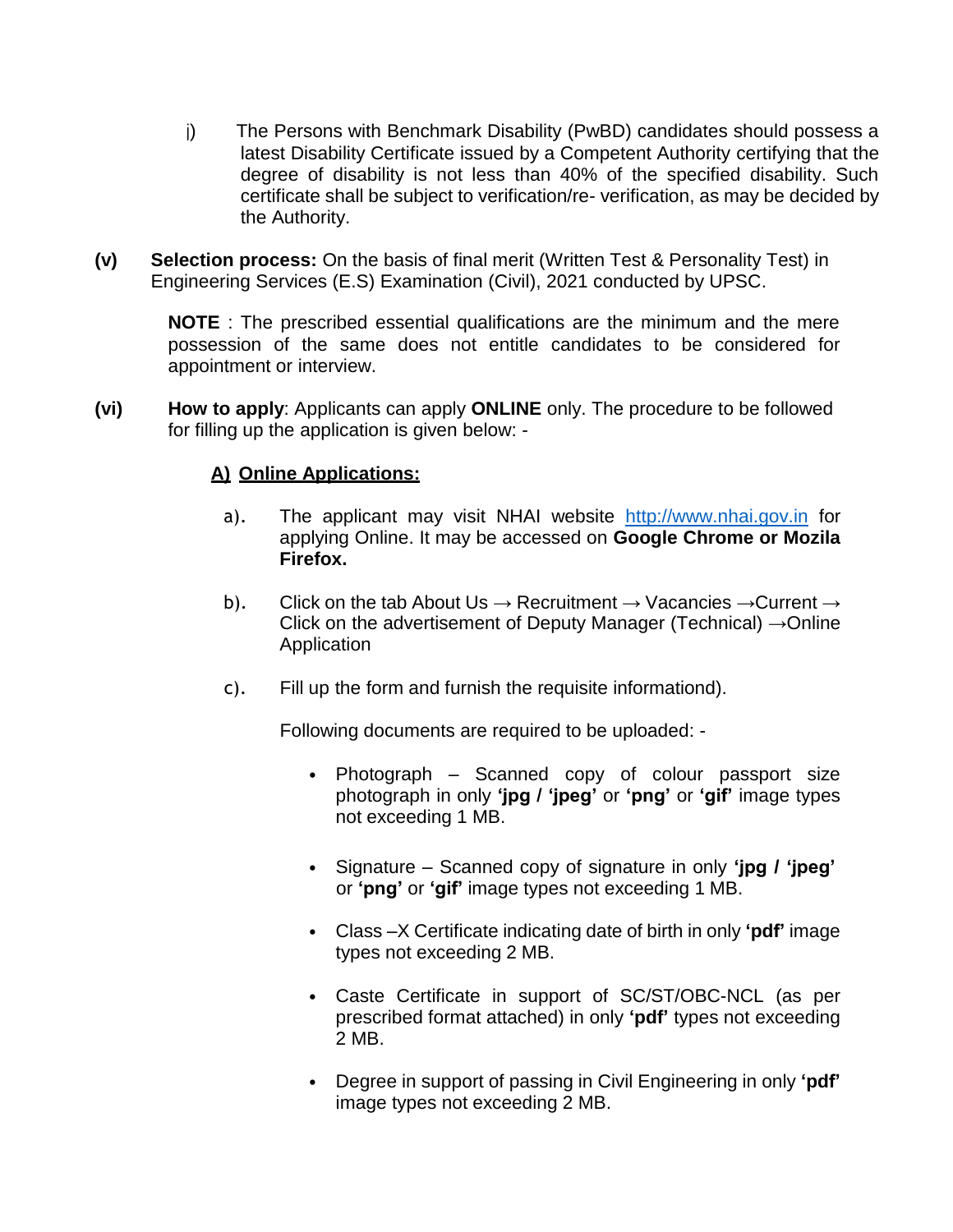- Copy of Interview Call letter issued by UPSC for appearing in in interview of I.E.S Examination 2020 (Civil) only **'pdf'** image types not exceeding 2 MB.
- Copy of final mark sheet of E.S Examination 2021 (Civil) containing marks of Written test & Personality Test issued by UPSC only **'pdf'** image types not exceeding 2 MB.
- d). Click **'Next'** button.
- e) Application **Preview** may be seen.
- f) Option of **'Edit'** and final **Submit** button, are also available.
- g) If the Applicant is satisfied with the information furnished, click **"Submit"** button for submitting the application form throughOnline. The application form Online may be submitted by **13.07.2022 (6:00 PM).**
- h) After submission of Application Form, a **"Unique Reference Number"**  alongwith details entered by the Applicant with subject **"Application Acknowledgement"** will be generated automatically.
- j) Automatically generated **"Application Acknowledgement"** would be sent to the E-mail id provided by the Applicant.
- k) The applicant is required to keep a copy of "Application Acknowledgement" in safe custody for producing / submitting to NHAI alongwith supporting documents in respect of entries made by applicant with regard to his / her date of birth / educational qualification / SC/ST/OBC-NCL certificate (if applicable)/PwBD certificate/Other supporting documents (viz. experience certificate, NOC from the employer, etc.), if applicable.

**IMPORTANT** : CANDIDATES ARE ADVISED TO FILL THEIR CORRECT AND ACTIVE E-MAIL ADDRESSES IN THE ONLINE APPLICATION AS ALL CORRESPONDENCE WILL BE MADE BY THE NHAI THROUGH E-MAIL ONLY. It is clarified that NHAI does not entertain transfer of service bonds in case of selected candidates who are working in any other Government Organisation. Therefore, no request/ query in this regard will be entertained.

2) The applicants are advised to fill the ONLINE application form carefully in accordance with the eligibility criteria and experience mentioned above. It may be noted that the entire selection process shall be carried out on the basis of the entries made by the applicant in his / her application form and no request shall be entertained under any circumstances for any alteration / modification / change in the entries made by the applicant in the application form.